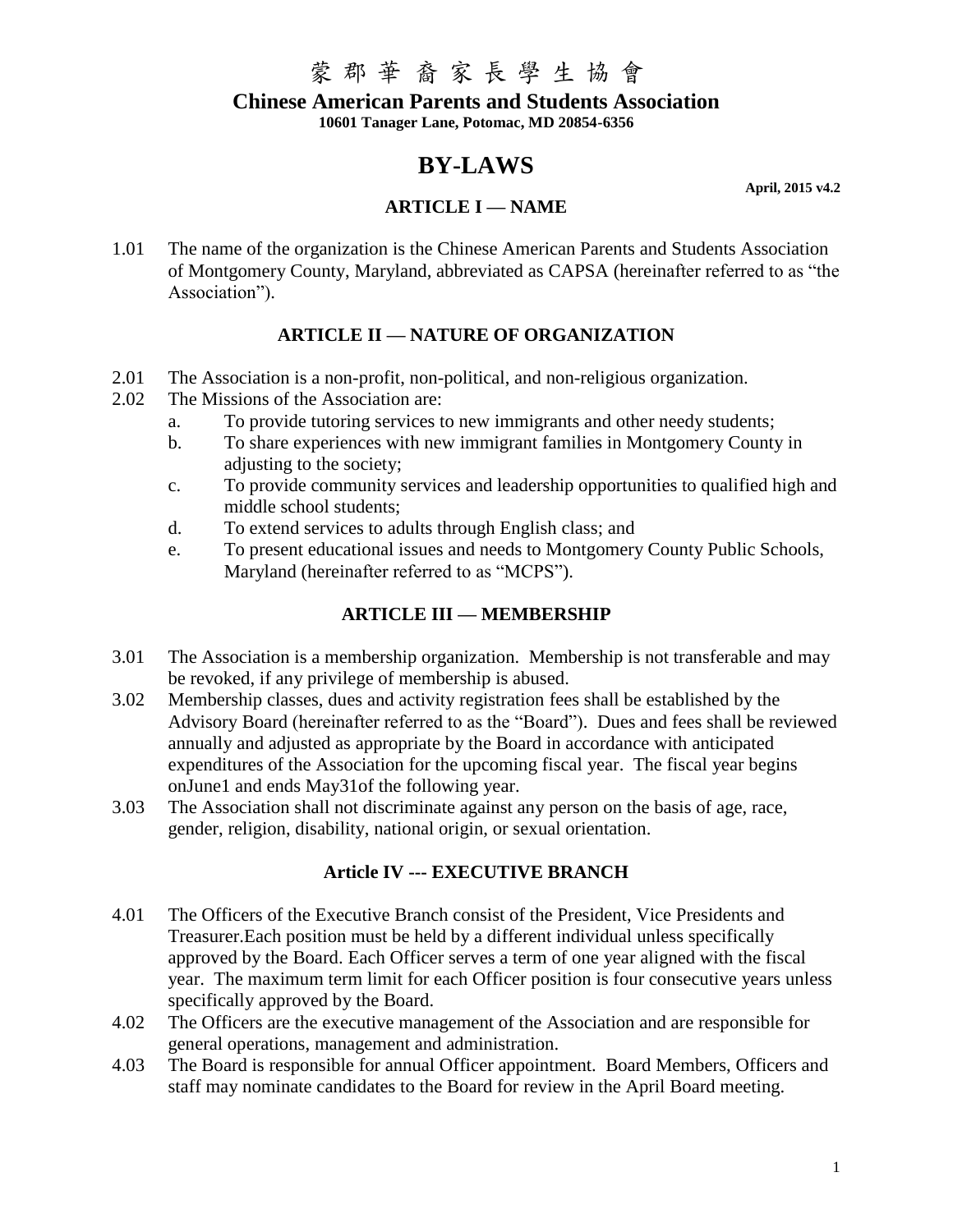### **Chinese American Parents and Students Association 10601 Tanager Lane, Potomac, MD 20854-6356**

- 4.04 President The President is also the Secretary of the Association. He/she oversees and is responsible for the entire operation of CAPSA.
- 4.05 Treasurer The Treasurer has full responsibility for all cash and financial management for the Association. The Treasurer is responsible for:
	- a. Operating bank account management
	- b. Review and approval of expenses
	- c. Management of income and reimbursement of approved expenses
	- d. Preparation of financial statements (income statement, chronological financial journal(s) and/or balance sheet) for the April and October Board meetings at least 48 hours before meeting time
	- e. Providing financial journal and financial statements to the Chairperson, Vice Chairperson and Treasurer-elect for the entire fiscal year at the end of the fiscal year
	- f. Interfacing with cashiers and registrars at the individual program level who assist in member admission and membership collection.
- 4.06 The President may propose to the Board additional Officer, including the position of Vice President, Director or Deputy Director with defined roles and responsibilities. Upon Board approval of the new position, the President may appoint a person to fill the position.
- 4.07 The Board may appoint other person to assume any unfinished term of the President.
- 4.08 The President may appoint other person(s) to assume unfinished term(s) of other Officer(s) or staff.
- 4.09 If an Officer abuses his/her privilege, such Officer may be removed from the position, upon valid balloting, either in person, by postal mail or by electronic mail of three fourth (3/4) of the voting Board Members.
- 4.10 The Officers shall return all Association properties within ten (10) days after the end of their terms.

### **ARTICLE V --- ADVISORY BOARD**

- 5.01 The Board is the advisory and monitoring body of the Association. The Board also:
	- a. Approves or disapproves the Missions set forth in Article II and amendments to the By-Laws
	- b. Reviews and approves major organizational changes and the Association's future directions
	- c. Conducts annual Officer appointment.
- 5.02 The Board should include persons who have made significant contribution to the Association as well as those who share the Association's vision and who are in a position through their achievement to help advise the Association's operations and directions.
- 5.03 Voting Board Member (hereinafter referred to as Board Member) is elected by nomination. Each candidate to the Board requires nomination(s) by at least two individuals, each either a current Board Member or an Officer of the Association. Written nominations should be given to the Chairperson and Vice Chairperson of the Board at least 48 hours before the starting time of the Board meeting in which such nomination is to be reviewed by the Board. Only voting Board Members should join the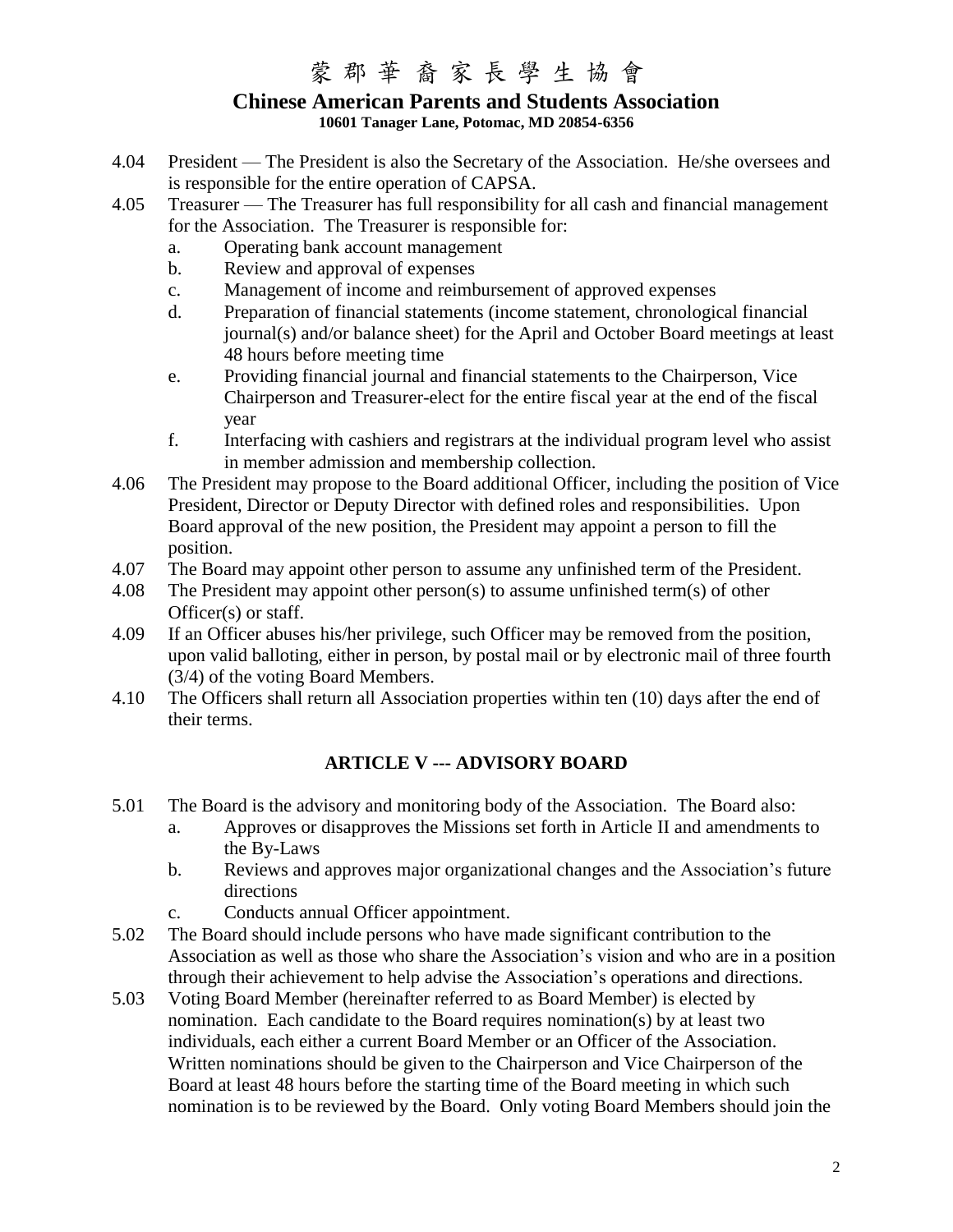### **Chinese American Parents and Students Association 10601 Tanager Lane, Potomac, MD 20854-6356**

nomination discussion. A candidate who receives majority approval at the meeting will be invited to join the Board.

- 5.04 A Lifetime Board Member is a non-voting member of the Board. An active Board member may nominate any current or previous Board member, who has been an active member of CAPSA for at least fifteen (15) years, to be a Lifetime Board Member. Lifetime Board Membership requires Board approval and is an honor for life. A Lifetime Board Member may request to become an active voting board member without a nomination. Such active voting board membership requires Board approval, is subject to regular board member terms and responsibilities, and does not change the person's Lifetime Board Member status.
- 5.05 There is no limit on the number of Members on the Board.
- 5.06 Officers are voting members of the Board. If a Board Member by nomination is appointed as an Officer, his/her original term as a Board Member supersedes.
- 5.07 All Board Members are volunteers and shall not be compensated.
- 5.08 Except appointed Officers, each Board Member serves a term of three years. There is no term limit on a Board Member.
- 5.09 If a Board Member abuses his/her privileges, the Board Member may be removed from the Board upon valid balloting, either in person, by postal mail or by electronic mail collected by both the Chairperson and Vice Chairperson, of three fourth (3/4) of the rest of the Board Members. If the Chairperson or the Vice Chairperson is the abusive Board Member, another Board Member may be designated by the majority of the rest of the Board Members to act in place of the abusive Board Member in collecting ballots.
- 5.10 The Chairperson of the Board presides and facilitates all Board meetings.
- 5.11 Except the President, any Board Member is eligible to be elected as Chairperson or Vice Chairperson. The positions of Chairperson and Vice Chairperson must be held by different individuals. The Chairperson and Vice Chairperson are elected by all Board Members and absentee proxies in the Board meeting in or around April. Elected Chairperson and Vice Chairperson will assume their positions in the beginning of the next fiscal year. The maximum term limit is four consecutive years for the position of Chairperson and Vice Chairperson.
- 5.12 Vice Chairperson will assume the duty of the Chairperson in the case that the Chairperson is unavailable.
- 5.13 In the case that the positions of Chairperson and Vice Chairperson are vacant, majority of Board Members may elect a new Chairperson and Vice Chairperson for the rest of the fiscal year.
- 5.14 The Board meets at least twice a year, one in or around October and one in or around April. The nominal meeting days are the third Saturday of April and October.
	- a. The October meeting will include but not be limited to:
		- i. Review of the Association's operations
		- ii. Review of financial statements (income statement, chronological financial journal(s) and/or balance sheet) and/or budget
		- iii. Discussion on the Association's future directions.
		- iv. Review of new Board Member nomination(s).
	- b. The April meeting will include but not be limited to:
		- i. Review of the Association's operations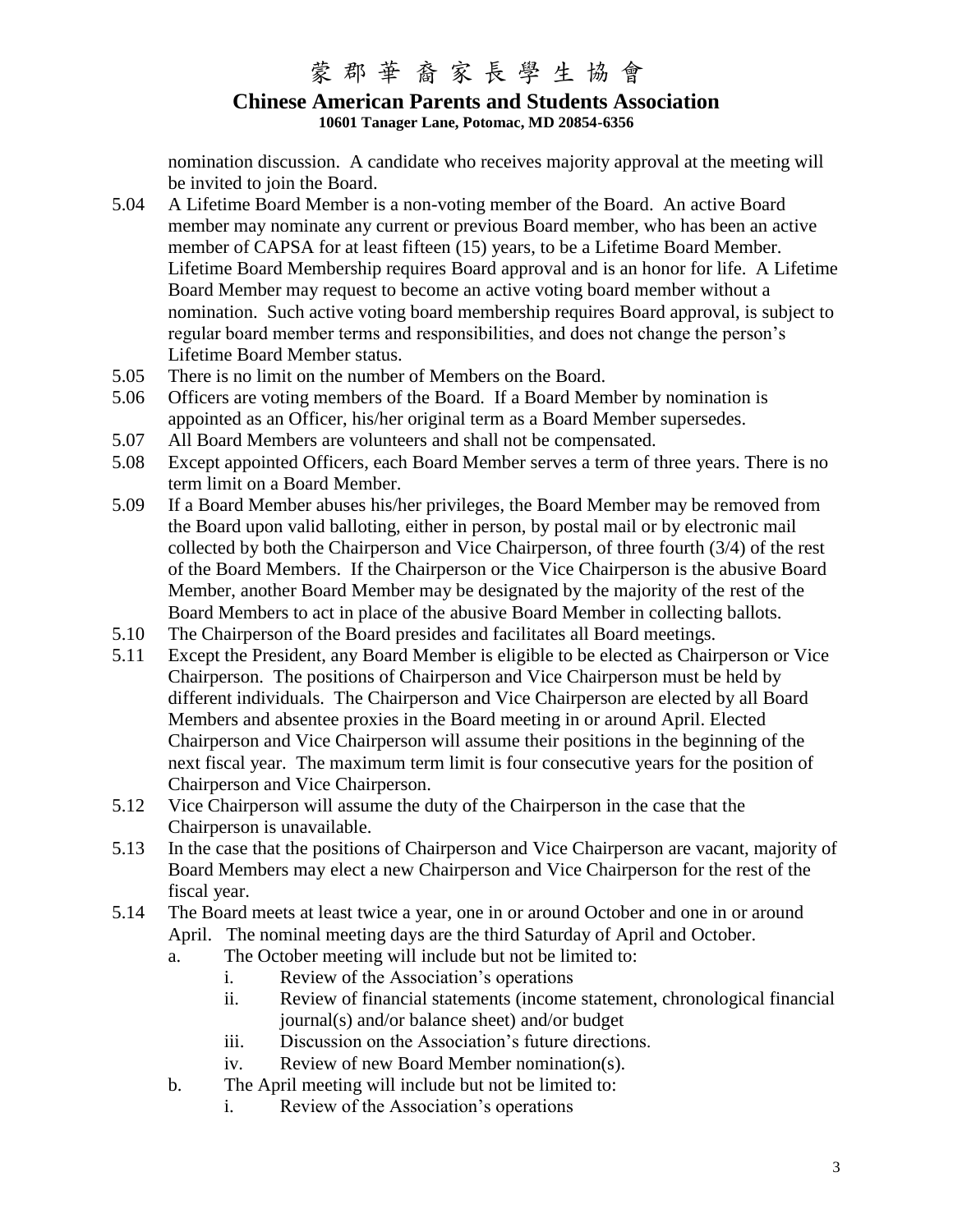### **Chinese American Parents and Students Association 10601 Tanager Lane, Potomac, MD 20854-6356**

- ii Review of financial statements
- iii Review of budgets for the upcoming fiscal year and financial statements
- iv. Discussion on the Association's future directions
- v. Review of Officer candidates and appointment of Officers for the following fiscal year.
- vi Election of Board Chairperson and Vice Chairperson
- vii. Review of new Board Member nomination(s).
- 5.15 The Chairperson, Vice Chairperson, President, or any two of the Officers (Vice Presidents and Treasurer) may call additional Board meeting(s) whenever necessary.
- 5.16 There is no quorum for the Board meetings. Notice of Board meeting should be sent to all Board Members at least 48 hours before meeting time.
- 5.17 Except for Board Member and Officer election, appointment, or removal and access to reserve fund, a majority of all Officers may overrule board decisions/suggestions. However, the President needs to provide well-justified explanation to the Chairperson and Vice Chairperson of the Board within 48 hours after majority of the officers decides to overrule Board decisions/suggestions.

### **ARTICLE IV — REGULATIONS**

- 6.01 The Association shall not be liable for any accidents that may occur. Members are required to sign a waiver of liability.
- 6.02 No part of the net earning of the Association shall inure to the benefit of, or be distributed to, any private individual except those that the Board authorizes and empowers to pay reasonable compensation for service rendered, and to make payments or distributions in furtherance of the Missions set forth in Article II.
- 6.03 Operating bank account(s) should be used to manage normal Association operational incomes and expenses. The President and no more than two Vice Presidents will have access to the operating bank account(s), including check signing. The Treasurer of the Association cannot be one of the authorized signatory for any bank accounts.
	- a. The Treasurer reviews and approves expenses submitted by any Officer up to 15% over the Board approved budget line item.
	- b. Any discretionary expense beyond this 15% budget line item requiresBoard approval.
	- c. Officers are allowed to accept monetary donation designated for and incur expenses with the donated amount above the Board approved budget.
- 6.04 Separate bank account(s) may be used to manage the reserve (non-operating) fund. Access to reserve fund account(s) requires Board approval. At least two Board Members shall be listed as co-signers of the reserve fund account(s). Withdrawal from reserve fund account requires two signatures.
- 6.05 The Board Member, Officers and staff of the Association shall conduct business with high ethical standard and in full compliance with all local, state and federal laws, rules, and regulations including Internal Revenue Code of 1954, Section  $501(c)(3)$ , as amended.
- 6.06 No substantial part of the Association activities shall carry on political propaganda or otherwise attempt to influence legislation. The Association shall not participate or